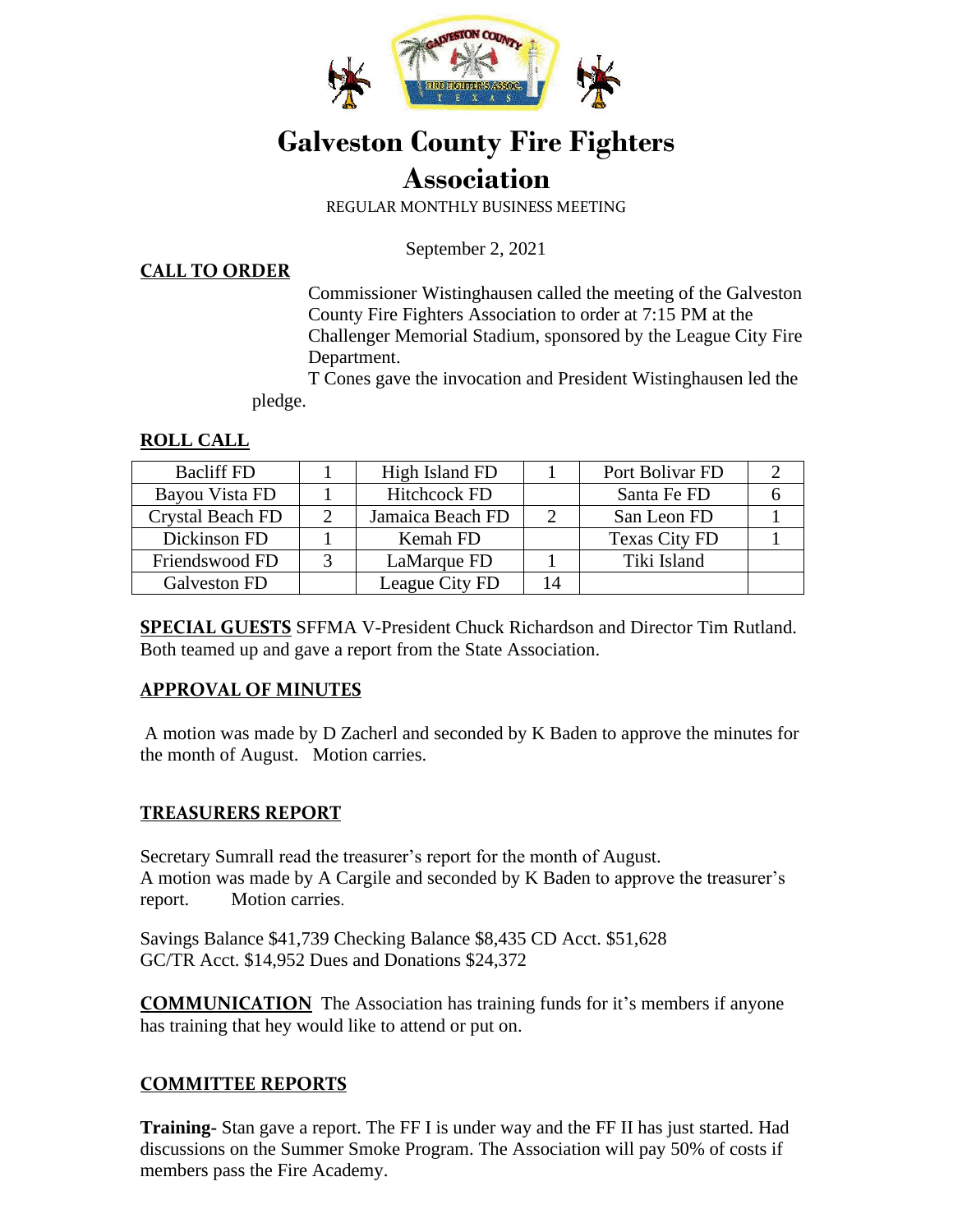**Accountability** 

**EMS** 

**Website** 

**Resource Book** 

**Dispatching** 

**Constitution and By-laws** 

**Mapping** 

**Audit** 

**Contract** 

**Galveston County OEM** As of 9/2/2021, there was 411 new COVID cases. There was 5,977 in the county with it. There is a 1% fatality rate. If you think you may need a test, wait 3-5 days after you think you were exposed.

## **COLLECTION OF DUES**

### **UNFINISHED BUSINESS**

**NEW BUSINESS** We will be looking for someone to fill the position of Chaplain. If you have someone in mind, or you are interested, please let President Wistinghausen or Myself know.

T Cones introduced the new Fire Chief of League City to the Association. Welcome Chief Michael Lugo!

**GOOD OF THE ORDER** The TC Fire Games went well! The training field is still in the works and is possibly a month out for completion. Thanks to CASCO for sponsoring the great meal.

Commissioner Orbin Thompson has decided to step down from his position. We will be filling that position soon. If anyone from that precinct is interested, please let us know.

Meeting adjourned at 8:07 PM